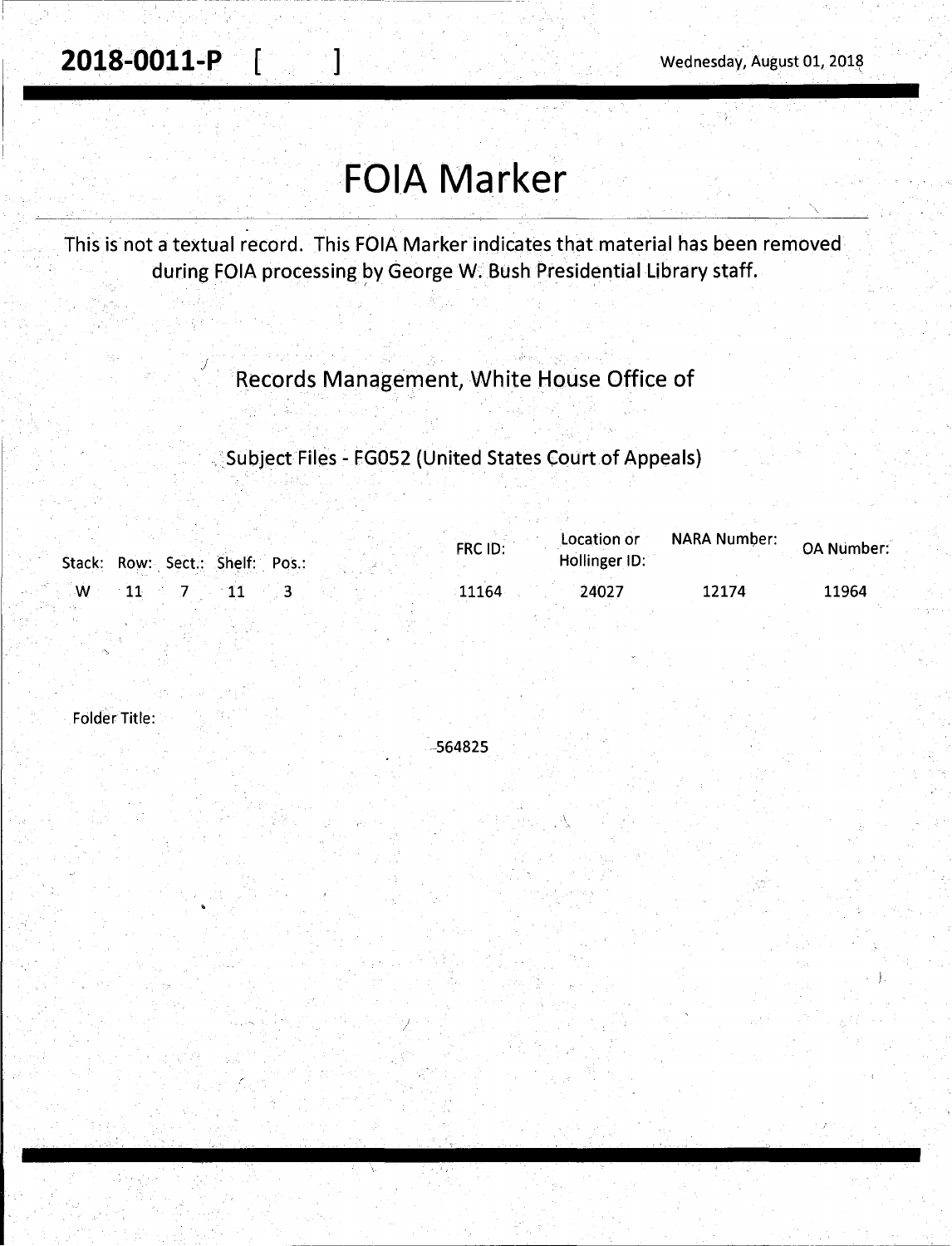# **Withdrawn/Redacted Material**  The George W. Bush Library

| <b>SUBJECT/TITLE</b><br><b>DOCUMENT</b><br>FORM<br>NO.                                                                                                                                                                                                                                                                                                                                                                                                                                                                                                                                                                                                                                                      |                                                  | <b>PAGES</b>                                                                                                                                                                                                                                                                                                                                                                                                                                                                                                                                                                                                                                                                                                                                                                                                                                  | <b>DATE</b> | <b>RESTRICTION(S)</b> |
|-------------------------------------------------------------------------------------------------------------------------------------------------------------------------------------------------------------------------------------------------------------------------------------------------------------------------------------------------------------------------------------------------------------------------------------------------------------------------------------------------------------------------------------------------------------------------------------------------------------------------------------------------------------------------------------------------------------|--------------------------------------------------|-----------------------------------------------------------------------------------------------------------------------------------------------------------------------------------------------------------------------------------------------------------------------------------------------------------------------------------------------------------------------------------------------------------------------------------------------------------------------------------------------------------------------------------------------------------------------------------------------------------------------------------------------------------------------------------------------------------------------------------------------------------------------------------------------------------------------------------------------|-------------|-----------------------|
| 001<br>Form                                                                                                                                                                                                                                                                                                                                                                                                                                                                                                                                                                                                                                                                                                 | Correspondence Tracking Sheet [with attachments] | 6                                                                                                                                                                                                                                                                                                                                                                                                                                                                                                                                                                                                                                                                                                                                                                                                                                             | 07/07/2003  | P2; P6/b6;            |
|                                                                                                                                                                                                                                                                                                                                                                                                                                                                                                                                                                                                                                                                                                             |                                                  |                                                                                                                                                                                                                                                                                                                                                                                                                                                                                                                                                                                                                                                                                                                                                                                                                                               |             |                       |
|                                                                                                                                                                                                                                                                                                                                                                                                                                                                                                                                                                                                                                                                                                             |                                                  |                                                                                                                                                                                                                                                                                                                                                                                                                                                                                                                                                                                                                                                                                                                                                                                                                                               |             |                       |
|                                                                                                                                                                                                                                                                                                                                                                                                                                                                                                                                                                                                                                                                                                             |                                                  |                                                                                                                                                                                                                                                                                                                                                                                                                                                                                                                                                                                                                                                                                                                                                                                                                                               |             |                       |
|                                                                                                                                                                                                                                                                                                                                                                                                                                                                                                                                                                                                                                                                                                             |                                                  |                                                                                                                                                                                                                                                                                                                                                                                                                                                                                                                                                                                                                                                                                                                                                                                                                                               |             |                       |
|                                                                                                                                                                                                                                                                                                                                                                                                                                                                                                                                                                                                                                                                                                             |                                                  |                                                                                                                                                                                                                                                                                                                                                                                                                                                                                                                                                                                                                                                                                                                                                                                                                                               |             |                       |
|                                                                                                                                                                                                                                                                                                                                                                                                                                                                                                                                                                                                                                                                                                             |                                                  |                                                                                                                                                                                                                                                                                                                                                                                                                                                                                                                                                                                                                                                                                                                                                                                                                                               |             |                       |
|                                                                                                                                                                                                                                                                                                                                                                                                                                                                                                                                                                                                                                                                                                             |                                                  |                                                                                                                                                                                                                                                                                                                                                                                                                                                                                                                                                                                                                                                                                                                                                                                                                                               |             |                       |
|                                                                                                                                                                                                                                                                                                                                                                                                                                                                                                                                                                                                                                                                                                             |                                                  |                                                                                                                                                                                                                                                                                                                                                                                                                                                                                                                                                                                                                                                                                                                                                                                                                                               |             |                       |
|                                                                                                                                                                                                                                                                                                                                                                                                                                                                                                                                                                                                                                                                                                             |                                                  |                                                                                                                                                                                                                                                                                                                                                                                                                                                                                                                                                                                                                                                                                                                                                                                                                                               |             |                       |
|                                                                                                                                                                                                                                                                                                                                                                                                                                                                                                                                                                                                                                                                                                             |                                                  |                                                                                                                                                                                                                                                                                                                                                                                                                                                                                                                                                                                                                                                                                                                                                                                                                                               |             |                       |
|                                                                                                                                                                                                                                                                                                                                                                                                                                                                                                                                                                                                                                                                                                             |                                                  |                                                                                                                                                                                                                                                                                                                                                                                                                                                                                                                                                                                                                                                                                                                                                                                                                                               |             |                       |
|                                                                                                                                                                                                                                                                                                                                                                                                                                                                                                                                                                                                                                                                                                             |                                                  |                                                                                                                                                                                                                                                                                                                                                                                                                                                                                                                                                                                                                                                                                                                                                                                                                                               |             |                       |
|                                                                                                                                                                                                                                                                                                                                                                                                                                                                                                                                                                                                                                                                                                             |                                                  |                                                                                                                                                                                                                                                                                                                                                                                                                                                                                                                                                                                                                                                                                                                                                                                                                                               |             |                       |
|                                                                                                                                                                                                                                                                                                                                                                                                                                                                                                                                                                                                                                                                                                             |                                                  |                                                                                                                                                                                                                                                                                                                                                                                                                                                                                                                                                                                                                                                                                                                                                                                                                                               |             |                       |
|                                                                                                                                                                                                                                                                                                                                                                                                                                                                                                                                                                                                                                                                                                             |                                                  |                                                                                                                                                                                                                                                                                                                                                                                                                                                                                                                                                                                                                                                                                                                                                                                                                                               |             |                       |
| Records Management, White House Office of<br><b>SERIES:</b><br><b>Subject Files - FG052 (United States Court of Appeals)</b><br><b>FOLDER TITLE:</b><br>564825<br>FRC ID:<br>11164                                                                                                                                                                                                                                                                                                                                                                                                                                                                                                                          |                                                  |                                                                                                                                                                                                                                                                                                                                                                                                                                                                                                                                                                                                                                                                                                                                                                                                                                               |             |                       |
|                                                                                                                                                                                                                                                                                                                                                                                                                                                                                                                                                                                                                                                                                                             | <b>RESTRICTION CODES</b>                         |                                                                                                                                                                                                                                                                                                                                                                                                                                                                                                                                                                                                                                                                                                                                                                                                                                               |             |                       |
| Presidential Records Act - [44 U.S.C. 2204(a)]                                                                                                                                                                                                                                                                                                                                                                                                                                                                                                                                                                                                                                                              |                                                  | Freedom of Information Act - [5 U.S.C. 552(b)]                                                                                                                                                                                                                                                                                                                                                                                                                                                                                                                                                                                                                                                                                                                                                                                                |             |                       |
| P1 National Security Classified Information [(a)(1) of the PRA]<br>P2 Relating to the appointment to Federal office [(a)(2) of the PRA]<br>P3 Release would violate a Federal statute [(a)(3) of the PRA]<br>P4 Release would disclose trade secrets or confidential commercial or<br>financial information $[(a)(4)$ of the PRA<br>P5 Release would disclose confidential advice between the President<br>and his advisors, or between such advisors [a](5) of the PRA]<br>P6 Release would constitute a clearly unwarranted invasion of<br>personal privacy $[(a)(6)$ of the PRA]<br>PRM. Personal record misfile defined in accordance with 44 U.S.C.<br>$2201(3)$ .<br><b>Deed of Gift Restrictions</b> |                                                  | b(1) National security classified information [(b)(1) of the FOIA]<br>b(2) Release would disclose internal personnel rules and practices of<br>an agency $[(b)(2)$ of the FOIA]<br>$b(3)$ Release would violate a Federal statute $(a)(3)$ of the FOIA.<br>b(4) Release would disclose trade secrets or confidential or financial<br>information $[(b)(4)$ of the FOIA].<br>b(6) Release would constitute a clearly unwarranted invasion of<br>personal privacy $[(b)(6)$ of the FOIA.<br>b(7) Release would disclose information compiled for law enforcement<br>purposes $(a)$ [(b)(7) of the FOIA]<br>b(8) Release would disclose information concerning the regulation of<br>financial institutions $[(b)(8)$ of the FOIA]<br>b(9) Release would disclose geological or geophysical information<br>concerning wells $(6)(9)$ of the FOIA] |             |                       |
| $\leq$ A. Closed by Executive Order 13526 governing access to national                                                                                                                                                                                                                                                                                                                                                                                                                                                                                                                                                                                                                                      |                                                  | <b>Records Not Subject to FOIA</b>                                                                                                                                                                                                                                                                                                                                                                                                                                                                                                                                                                                                                                                                                                                                                                                                            |             |                       |

 $\leq$  A. Closed by Executive Order 13526 governing access to national security information.

- B. Closed by statute or by the agency which originated the document.
- C. Closed in accordance with restrictions contained in donor's deed of gift.

the Freedom of Information Act. '

Court Sealed - The document is withheld under a court seal and is not subject to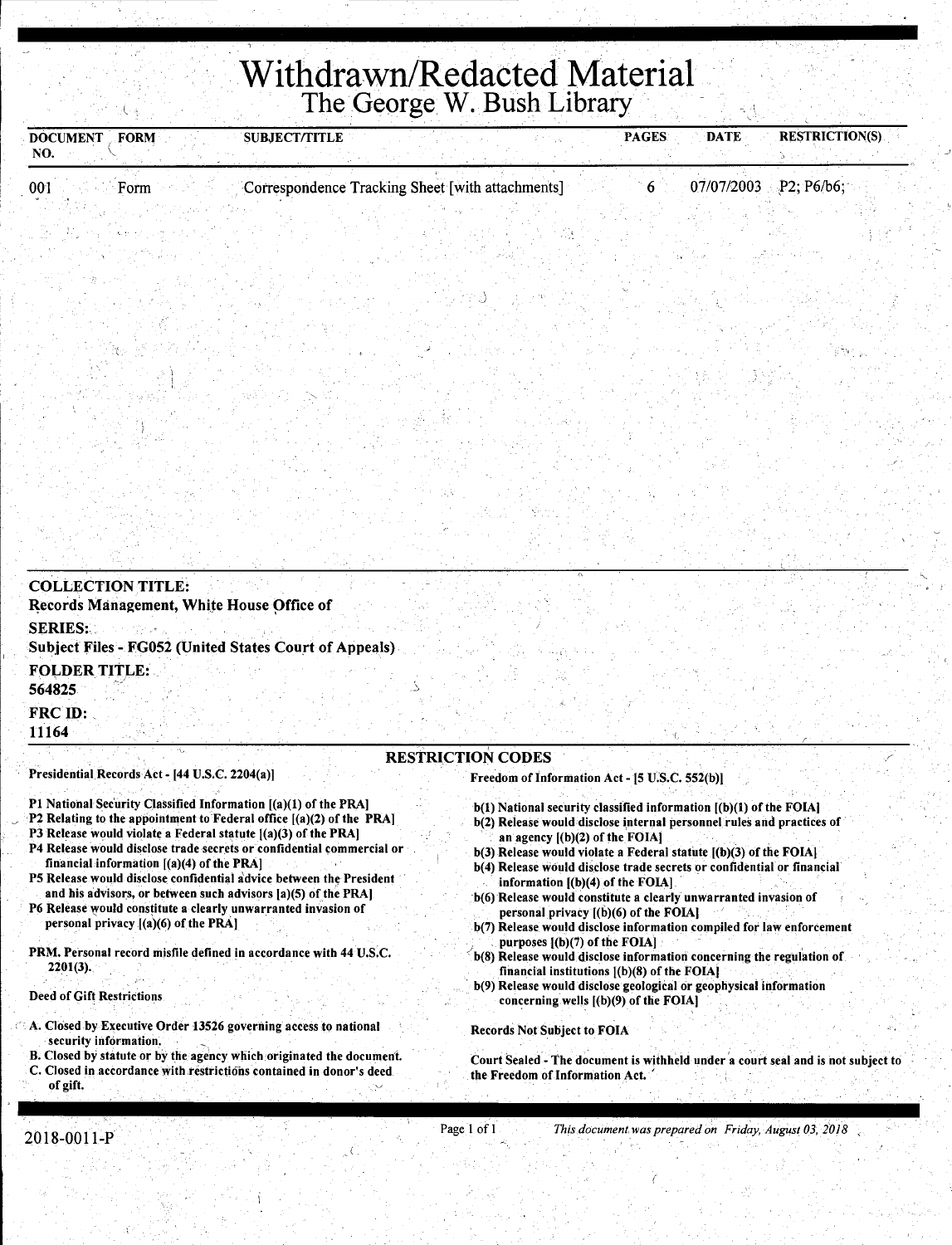### Memo to the Record

To: LP-GWB Archivists

From: Kendra Lightner

**Date:** 07/13/2018

Collection: White House Office of Records Management (ORM)

Series: Subject Files - [FG052]

Processing ID: 2018-0011-P

RE:564825

#### *Notes:*

This case file was printed from EOP ERA- White House Office of Records Management RMS because it could not be located in the textual files.

> $\hat{\mathbf{z}}$ ~ .,.,, , .. *.f,* ' "tu--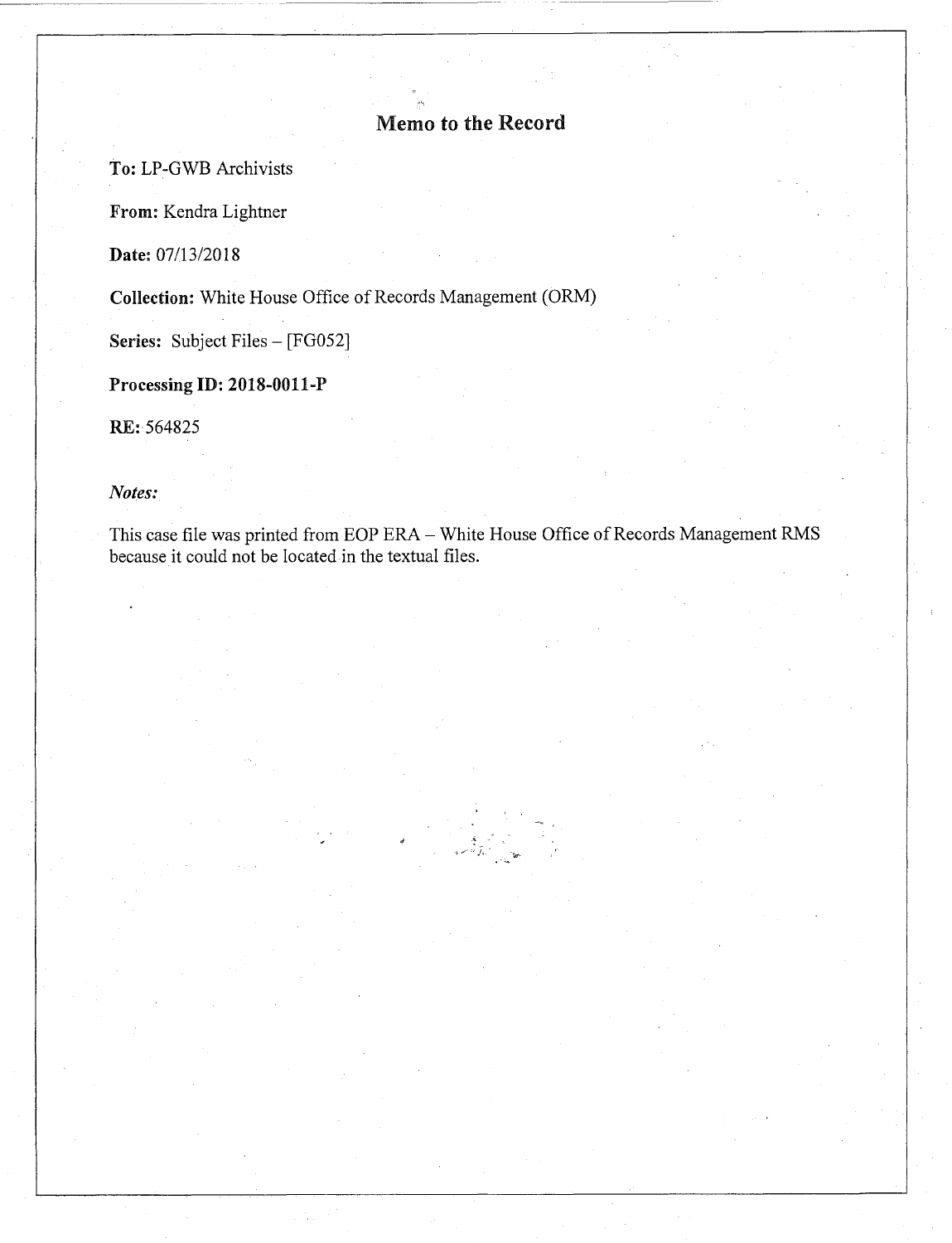### Withdrawal Marker The George W. Bush Library

| <b>FORM</b><br><b>SUBJECT/TITLE</b>                      | <b>RESTRICTION(S)</b><br><b>DATE</b><br><b>PAGES</b> |
|----------------------------------------------------------|------------------------------------------------------|
|                                                          |                                                      |
| Correspondence Tracking Sheet [with attachments]<br>Form | $07/07/2003$ P2; P6/b6;                              |

J

This marker identifies the original location of the withdrawn item listed above. For a complete list of items withdrawn from this folder, see the Withdrawal/Redaction Sheet at the front of the folder.

| <b>COLLECTION:</b>                                                              |                               |
|---------------------------------------------------------------------------------|-------------------------------|
| Records Management, White House Office of                                       |                               |
| <b>SERIES:</b><br><b>Subject Files - FG052 (United States Court of Appeals)</b> |                               |
| <b>FOLDER TITLE:</b><br>564825                                                  |                               |
| FRC ID:<br>11164                                                                | <b>FOIA IDs and Segments:</b> |
| OA Num.:<br>11964                                                               | 2018-0011-P                   |
| <b>NARA Num.:</b><br>12174                                                      |                               |

#### RESTRICTION CODES

Presidential Records Act - [44 U.S.C. 2204(a)]

Pl National Security Classified Information [(a)(l) of the PRA)

- P2 Relating to the appointment to Federal office  $[(a)(2)$  of the PRA)
- P3 Release would violate a Federal statute [(a)(3) of the PRA]
- P4 Release would disclose trade secrets or confidential commercial or financial information  $[(a)(4)$  of the PRA]
- P5 Release would disclose confidential advice between the President and his advisors, or between such advisors [a)(S) of the PRA)
- P6 Release would constitute a clearly unwarranted invasion of personal privacy  $[(a)(6)$  of the PRA]
- PRM. Personal record misfile defined in accordance with 44 U.S.C. 2201(3).

#### Deed of Gift Restrictions

- A. Closed by Executive Order 13526 governing access to national security information.
- B. Closed by statute or by the agency which originated the document.
- Closed in accordance with restrictions contained in donor's deed of gift.
- Freedom of Information Act  $[5$  U.S.C. 552(b)]
	- $b(1)$  National security classified information  $[(b)(1)$  of the FOIA]
	- b(2) Release would disclose internal personnel rules and practices of an agency  $[(b)(2)$  of the FOIA]
	- b(3) Release would violate a Federal statute  $[(b)(3)$  of the FOIA]
	- b(4) Release would disclose trade secrets or confidential or financial information [(b)(4) of the FOIA)
	- b(6) Release would constitute a clearly unwarranted invasion of personal privacy [(b)(6) of the FOIA]
	- b(7) Release would disclose information compiled for law enforcement purposes  $[(b)(7)$  of the FOIA]
	- b(8) Release would disclose information concerning the regulation of financial institutions [(b)(8) of the FOIA)
	- b(9) Release would disclose geological or geophysical information concerning wells  $($ (b) $(9)$  of the FOIA $)$

#### Records Not Subject to FOIA

Court Sealed - The document is withheld under a court seal and is not subject to the Freedom of Information Act.